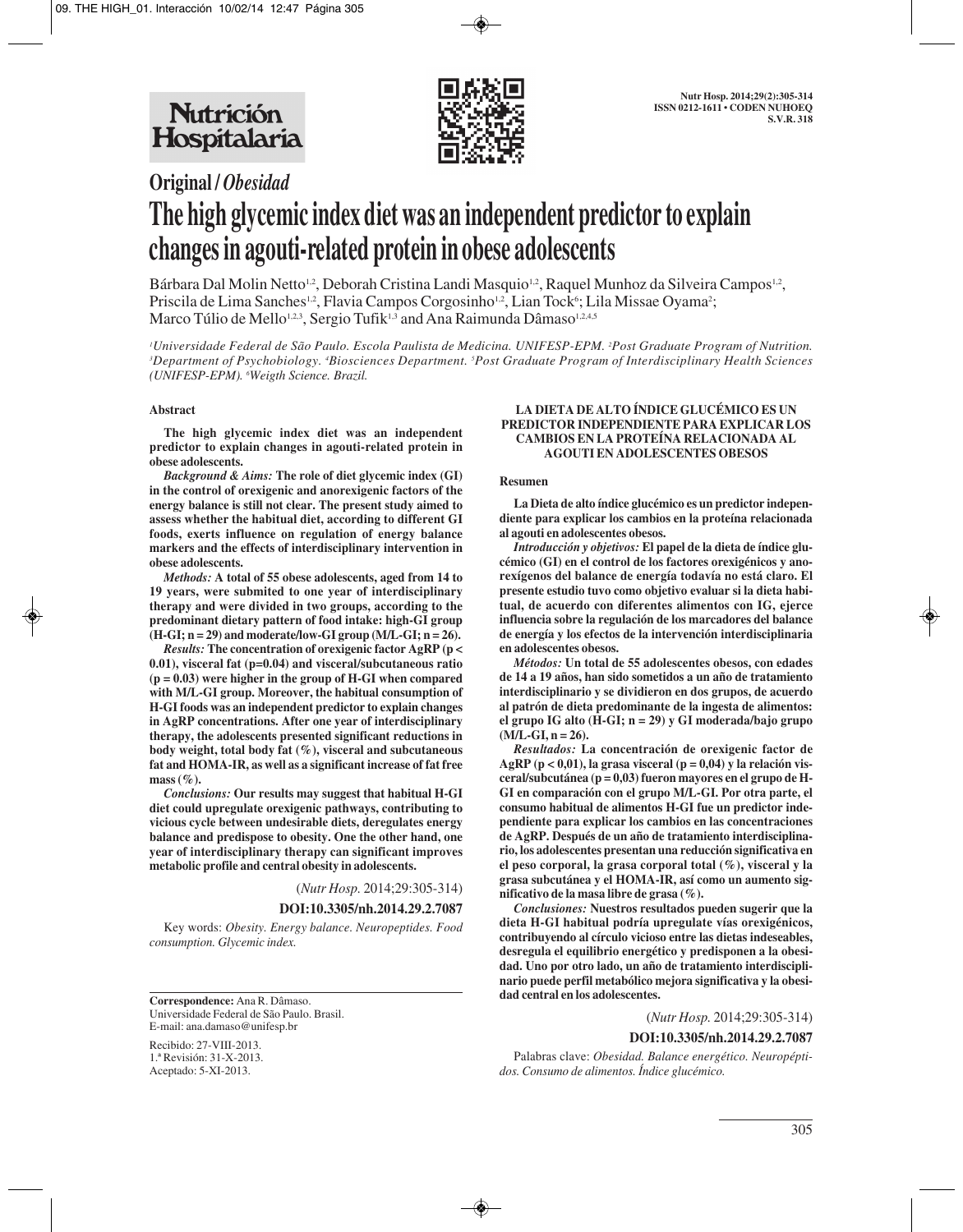## **Introduction**

Dietary patterns in Brazil are constituted by the excessive consumption of saturate fat, sugar, food industrialized and soft drinks. There has also been insufficient consumption of healthier foods, particularly dairy products, vegetables, and fruits may be related to the increasing prevalence of obesity and its  $co$ -morbidities in children and adolescents $14$ .

Some studies in healthy children and men showed that the source and type of carbohydrate, as well as how the food is processed and consumed can affect the fat mass and body weight and seems to trigger a sequence of hormonal events that promote hunger and overeating<sup>5,6</sup>. The human body is involved in a complex physiological system that maintains relatively constant body weight and fat stores. This regulatory system endowed of central nervous system is crucial to multiple interactions between the gastrointestinal tract and adipose tissue. The hormone leptin has a key role in control of energy intake and expenditure, integrating multiple neural and periphe ral signals, stimulating anorexigenic neurons that express pro-opiomelanocortin (POMC), precursor of melanocyte stimulating hormone  $(\alpha$ -MSH) and cocaineand amphetamine- regulated transcript (CART). Moreover, leptin exerts effects on the hypothalamus inhibiting orexigenic neurons that express neuropeptide Y (NPY) and Agouti-related peptide (AgRP) to decrease food intake and increase energy expenditure<sup>7,8</sup>.

By definition, the glycemic index (GI) is measure as the incremental area under the blood glucose response curve of a 50 g carbohydrate portion of a test food expressed as a percent of the response to the same amount of carbohydrate from a standard food. GI provides a measurement of the quality, but not of the quantity of the consumed carbohydrate<sup>9</sup>. Previous research in animal has shown that the weight gain was greater and faster in high carbohydrates diet, specifically with high glycemic index (H-GI) carbohydrates, than in other groups. This fact suggest an initial pronounced hyperphagia and subsequent passive overconsumption, stimulating the activity of appetite-stimulatory neuron by neuropeptide Y (NPY) and agouti-related peptide (AgRP) mRNA expression in the hypothalamus<sup>10,11</sup>. Indeed, recent study, in healthy humans, suggest that the consumption of a low-glycemic diet may help to appetite control, decreasing orexigenic and increasing anorexigenic factors, favoring the obesity control<sup>12</sup>. Although these results were demonstrated only in the acute conditions in healthy adults.

Moreover, the regulation of body weight and energy balance is a homeostatic mechanism in which several coordinated systems are implicated, but in obesity it appears deregulates and impairs weight loss. As suggested by some authors the consumption of two daily low GI meals is enough to promote effects on the regulation of energy homeostasis because of its pattern of expression and physiological effects<sup>4</sup>. However, little is known about the role of different glycemic

index foods in the control of orexigenic and anorexigenic factors of energy balance, mostly considering obese adolescents.

Therefore, the aims of the present study were a) to evaluate whether the habitual diet, according to the predominant dietary pattern of different GI foods exerts influence in the regulation of energy balance markers b) to assess the effects of interdisciplinary intervention in obese adolescents after one year.

## **Materials and methods**

## *Subjects*

The subjects comprised 55 obese adolescents, aged from 14 to 19 years (mean age  $16.77 \pm 1.96$  years). Calculations of nutritional status according to BMI-forage values were performed using WHO Anthro Plus 1.0.4 software. The nutritional diagnosis was based on the BMI-for-age (BAZ) for the children aged > 5 years and adolescents  $\leq 19$  years of age (Z score  $\geq +2SD$ ), according to cut-off points recognised by World Health Organization<sup>13</sup>. The inclusion criteria for the postpubertal stage were based on the Tanner scale (stage five) for both boys and girls. Non-inclusion criteria were as follows: other metabolic or endocrine diseases, chronic alcohol consumption, previous use of drugs such as anabolic-androgenic steroids or psychotropics, which may affect appetite regulation and pregnancy. This study was conducted in conformed to the World Medical Association Declaration of Helsinki and approval was given by the ethics committee of the Federal University of São Paulo and registered in the Clinical trial.gov (NCT 01388773). All participants signed a term of free and informed consent.

## *Anthropometric measurements and body composition*

The BMI was calculated as the ratio of the weight  $(kg)$  to the height squared  $(m<sup>2</sup>)$ . The weight and height were first determined using techniques recommended by WHO [13]. Body weight was determined with a Filizola® balance (Indústrias Filizola S/A, São Paulo, SP, Brazil), with a maximum capacity of 200 kg and a calibration of 0.01 kg. Height was measured to the nearest 0.5 cm with a wall-mounted stadiometer (Sanny, model ES 2030). Fat mass (% and kg) and fat free mass (% and kg) were measured by air displacement plethysmography in a BODPOD body composition system (version 1.69; Life Measurement Instruments, Concord, CA).

## *Visceral and subcutaneous adiposity measurements*

All abdominal ultrasonographic (US) procedures and measurements of visceral and subcutaneous fat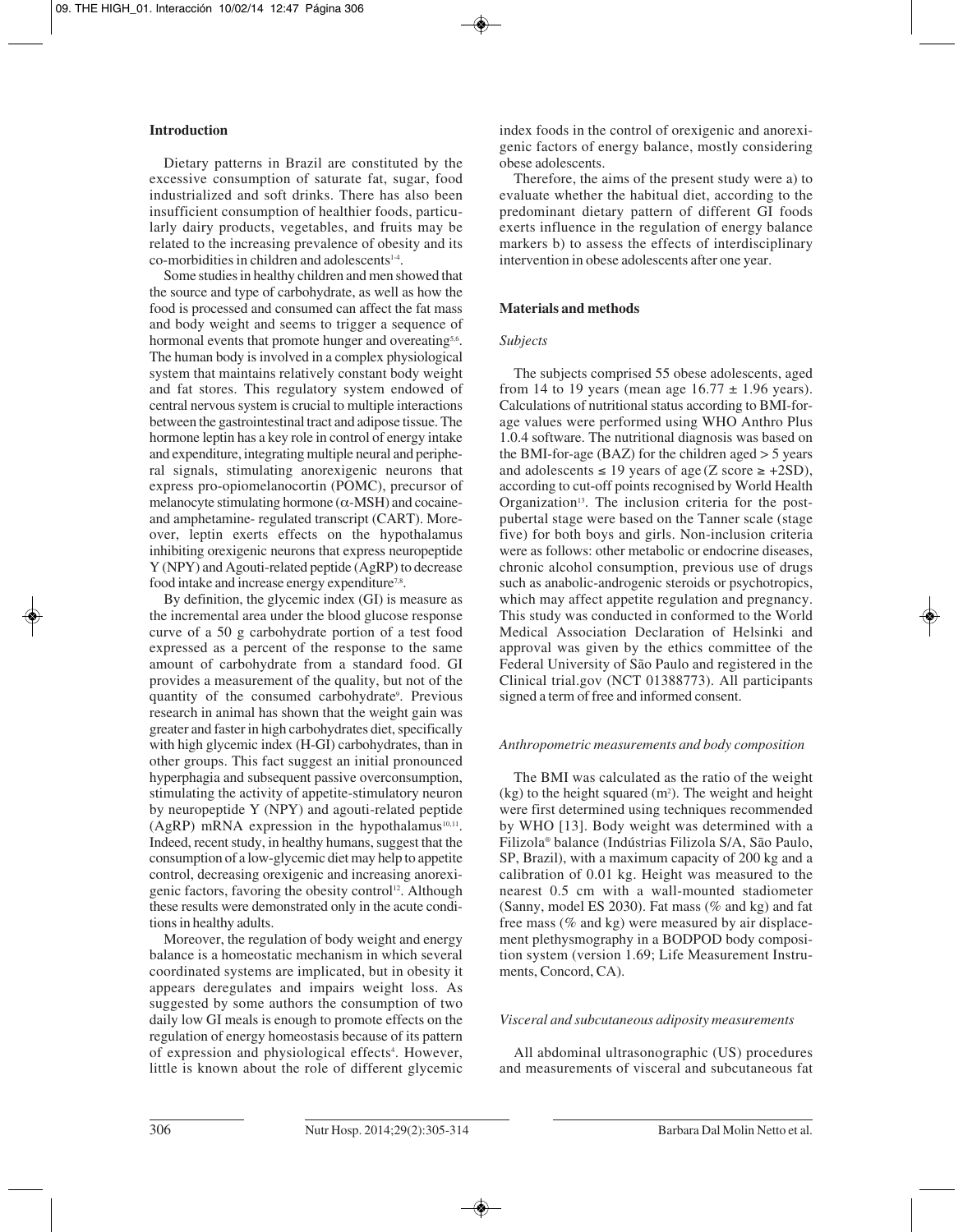

*Fig. 1.—Description of the methodology adopted to develop the study.*

tissue were performed by physician. US measurements of intra-abdominal (visceral) and subcutaneous fat were obtained. US-determined subcutaneous fat was defined as the distance between the skin and external face of the rectus abdominis muscle, and visceral fat was defined as the distance between the internal face of the same muscle and the anterior wall of the aorta. Cut-off points to define visceral obesity by ultrasonographic parameters were based on previous methodological descriptions by Ribeiro-Filho<sup>14</sup>.

#### *Assessment of food consumption*

The dietary consumption data were acquired by the administration of a validated semi quantitative foodfrequency questionnaire<sup>15</sup>. An interview was performed by trained dietitians. For each food item, a unit or portion size was specified (e.g., a slice of bread or a glass of soft drink), and each participant was asked how frequently, during the last six months, was consumed that food item and in what quantity.

Food intake was categorized by the frequency of consumption fixed as frequently in this study-minimum consumption of food item  $\geq 4$  days per week. The classification of the groups was based according to the predominant dietary pattern of food intake as shown in table I.

Glycemic index (GI) of each food item was assigned using a previously published method. Foods with a H-GI are those with values  $\geq$  70 (refined sugar, soft drinks

| <b>Table I</b>                                       |
|------------------------------------------------------|
| Food items and quantity considered to classification |
| of dietary pattern of adolescents obese              |

| Dietary pattern                                        | Food items                                                | Quantity                        |  |
|--------------------------------------------------------|-----------------------------------------------------------|---------------------------------|--|
| High Glycemic Index group<br>$(H-GI)$                  | Sugar<br>Soft drink<br>White bread                        | $\geq$ 3 of H-GI food items     |  |
|                                                        | Fruits<br>Vegetables<br>Beef, chicken<br>and fish<br>Milk | $\leq 1$ of M/L - GI food item  |  |
| Moderate/low Glycemic<br>Index group $(M/L\text{-}GI)$ | Fruits<br>Vegetables<br>Beef, chicken<br>and fish<br>Milk | $\geq$ 3 of M/L - GI food items |  |
|                                                        | Sugar<br>Soft drink<br>White bread                        | $\leq 1$ of H-GI food item      |  |

\*Sugar includes sugar added in the processing or preparation of foods and beverages.

and white bread), while those with a M/L-GI present values of 56 to 69 (beans), and those of a low-GI values ≤ 55 (fruits, leafy vegetables, beef, chicken and fish, milk)16. Area under the curve (AUC) is calculated and GI is determined by the following equation: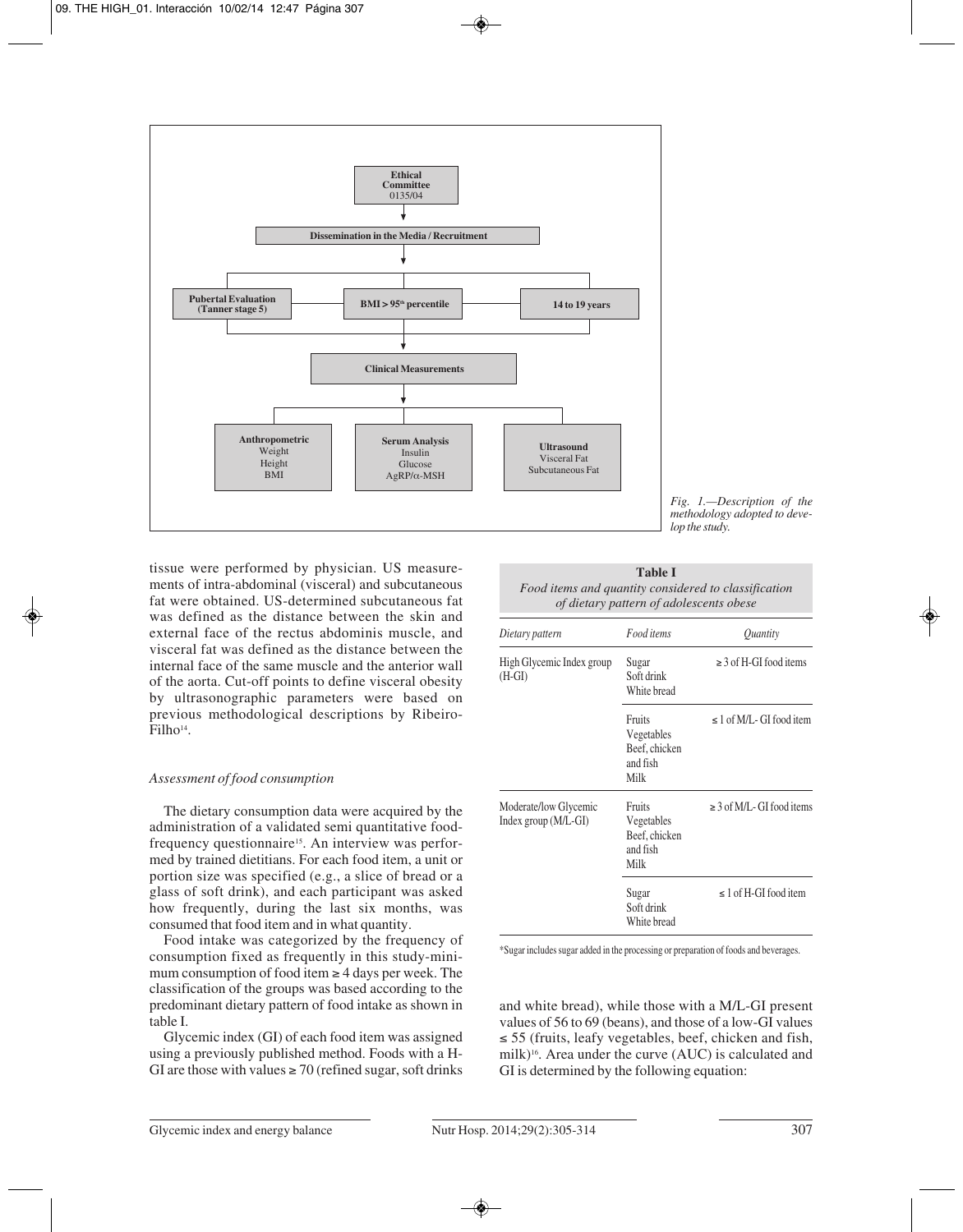## Increase in the area under the curve of the tested food  $\times 100$

## $GI = \frac{1}{\text{Increase in the area under the curve if the reference food item}}$

After categorizing by the frequency of consumption according glycemic index, the subjects were divided into two groups: H-GI ( $n = 29$ ) and M/L-GI ( $n=26$ ). The participants were matched by BMI.

#### *Biochemical analysis*

After an 8-hour fast, blood was collected from the intermediate vein of the forearm by trained individuals. The glucose,  $\alpha$ -MSH, AgRP concentrations were measured using a commercially available enzymelinked immunosorbent assay (ELISA) kit from Phoenix Pharmaceuticals, Inc. (Belmont, CA, USA) according to the manufacturer's instructions. Insulin resistance was assessed by the homeostasis model assessment-insulin resistance index (HOMA-IR) and calculated as the product of blood glucose (fasting blood glucose) and immunoreactive insulin (I): (fasting blood glucose  $(mg/dl) \times I$  (mU/l)/405).

#### *Dietary intervention*

Energy intake was set at the levels recommended by the dietary reference intake for subjects with low levels of physical activity of the same age and gender following a balanced diet<sup>17</sup>. No drugs or antioxidants were recommended. Once a week, adolescents had dietetics lessons (providing information on the food pyramid, diet record assessment, weight-loss diets, food labels, dietetics, fat-free and low-calorie foods, fats (kinds, sources and substitutes), fast-food calories and nutritional composition, good nutritional choices on special occasions, healthy sandwiches, shakes and products to promote weight loss, functional foods and decisions on food choices). All patients received individual consultation during the intervention program.

#### *Physical program*

The aerobic training plus resistance training (AT+RT) regimen was performed three times per week for one year. This training included 30 minutes of AT plus 30 minutes of RT per session. The volunteers were oriented to invert the order of the exercises at each training session: in one session, the adolescent started the training session with aerobic exercises, and in the subsequent session, the same adolescent started with the RT. The AT mode consisted of running on a motor-driven treadmill at the cardiac frequency intensity of the ventilatory threshold I, which was determined by the results of an initial oxygen uptake test for aerobic exercises (cycle-ergometer and treadmill). The detection threshold ventilatory threshold -1 corresponds

to the identification indirectly, the exercise intensity at which blood lactate suffers rise in the value of rest, during progressive exercise test through evaluation by spirome try test. This index has been used to detect the maximum intensity of work safe for some individuals with comorbid cardiac or is sedentary. That intensity safe stress is predicted by the identification of heart rate corres ponding to ventilatory threshold-1. The test for the identification of the ventilatory threshold-1 is done through a progressive exercise protocolwhich can be done either on a treadmill and a stationary bicycle. The evaluation is conducted by an expert evaluator for testing.

The physiologists controlled the cardiac frequency, which was measured with a cardiometer at intervals of 5 minutes during all training sessions. The physical program was based on the American College of Sports Medicine (ACSM) recommendations<sup>18</sup>. We used physical exercises for the main muscle groups (bench press, leg press, sit-ups, lat pull-down, hamstring curls, lower back, military press, calf raises, arm curls, and triceps pushdown), and the order of the exercises was strictly followed by the group<sup>19</sup>.

#### *Statistical Analysis*

Parametric data are presented as mean ± standard deviation (SD) and non-parametric data as median  $\pm$ standard error of mean (SEM). The association between the variables studied was determined by Chi-squared test, followed to Fischer exact test when appropriated. To evaluate the homogeneity of variables was performed Shapiro Wilk test. Comparisons between the measures at baseline and after therapy were made using Mann-Whitney test (non-parametric variables). We used multiple stepwise linear regression model to identify the variables that made an important contribution to influence AgRP concentrations. In the model, the homocedasticity was checked using *Durbin-Watson* test, considering appropriate values between  $0.8-1.6$  (D -W = 1.52). The statistical program Statistical Package for the Social Sciences *SPSS* for Windows, version 16.0 (SPSS Inc., 2006, Chicago, IL, USA) was used to analyze the data. Minimal significance value was  $p \le 0.05$ .

#### **Results**

#### *Comparison between the groups according to different glycemic indexes at baseline*

#### Energy intake, anthropometric measurements and body composition

The mean of energy intake was significantly major in the H-GI group compared to values found for M/L-GI group (2034.43 ± 562.77 kcal *vs* 1626.56 ± 419.68 kcal;  $p = 0.04$ ). Participants of H-GI group presented higher visceral  $(5.22 \pm 1.87 \text{ cm} \text{ vs } 4.19 \pm 1.17 \text{ cm}; p = 0.04)$ and visceral/subcutaneous ratio (1.29 ± 0.54 *vs* 1.00 ±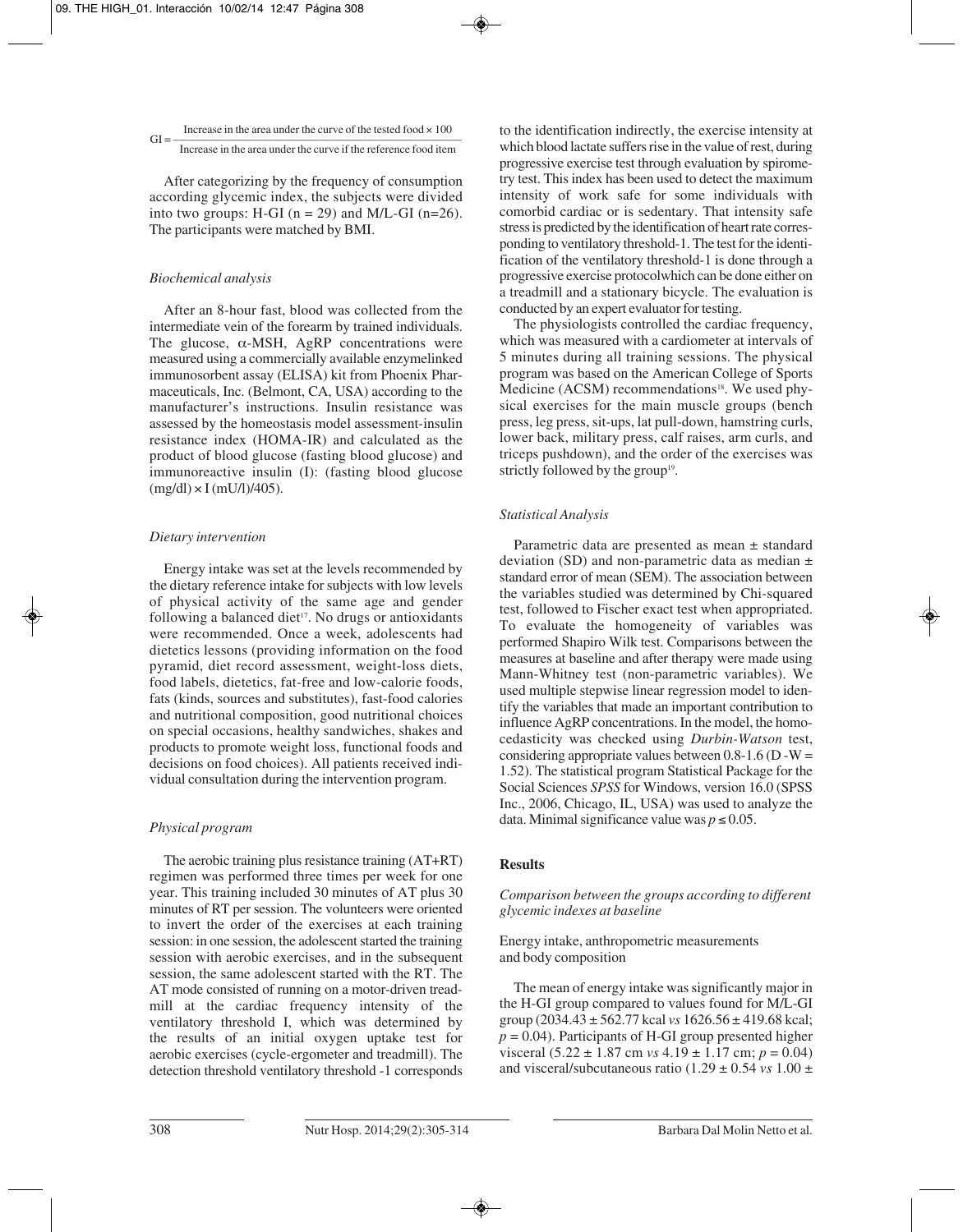0.41;  $p = 0.03$ ) compared with M/L-GI group. Body weight (107.41 ± 12.91 kg *vs* 107.76 ± 13.39 kg; *p* = 0.48), body mass index (BMI)  $(37.22 \pm 4.62 \text{ kg/m}^2 \text{ vs }$  $38.12 \pm 5.13$  kg/m<sup>2</sup>;  $p = 0.63$ ), BAZ-score  $(2.83 \pm 0.93)$ *vs*  $3.39 \pm 0.70$ ;  $p = 0.07$ ), fat body mass  $(47.61 \pm 6.53\%)$ *vs*  $46.45 \pm 4.70\%$ ; *p* = 0.28), subcutaneous fat  $(4.20 \pm$ 0.81 cm  $vs$  4.46  $\pm$  1.11 cm;  $p = 0.55$ ) and lean body mass  $(52.38 \pm 6.53\% \text{ vs } 53.54 \pm 4.70\%; p = 0.28)$  were not significantly different between the groups (Table II).

#### Biochemical analysis

It was showed higher serum concentration of orexigenic factor AgRP in patients of H-GI group compared with subjects of M/L-GI group  $(0.49 \pm 0.09 \text{ ng/mL} \text{ vs }$  $0.21 \pm 0.05$  ng/mL;  $p < 0.01$ ), while the anorexigenic factor  $(\alpha$ -MSH) did not present significant difference between the groups  $(0.76 \pm 0.11 \text{ ng/mL}$  *vs*  $0.91 \pm 0.13$ ng/mL; *p* = 0.93) (Table II).

Moreover, multiple stepwise linear regression analyses were performed with the changes in AgRP as dependent variable. This analyse revealed that intake of higher glycemic index was an independent predictor to explain changes in AgRP concentrations ( $\beta$  coeffi $cient = 0.388$ ;  $P < 0.01$ ) (Table III).

Analyzing the food intake data, it was observed improvements in dietary pattern considering that 86.2% of adolescents moved from the H-GI group at the baseline to M/L-GI group at the end of therapy. Therefore, due to a reduced number of adolescents that remained in the H-GI group at the end of therapy was not possible to compare statistically the variables.

| <b>Table III</b>                                         |
|----------------------------------------------------------|
| Multiple linear regression analysis for the determinants |
| of changes on AgRP concentrations                        |

| <i>Variables</i>                       | $\beta$ coefficient | $\boldsymbol{P}$ |
|----------------------------------------|---------------------|------------------|
| Age (years)                            | $-0.120$            | 0.43             |
| Body mass (kg)                         | 0.034               | 0.79             |
| Groups in conformity to glycemic index | 0.388               | < 0.01           |
| Age (years) $-0.073$                   | 0.58                |                  |
| Visceral fat (cm)                      | 0.130               | 0.35             |
| Groups in conformity to glycemic index | 0.317               | 0.02             |
| Age (years)                            | $-0.123$            | 0.34             |
| $BMI$ (kg/m <sup>2</sup> )             | 0.147               | 0.25             |
| Groups in conformity to glycemic index | 0.402               | < 0.01           |
| Age (years)                            | $-0.105$            | 0.48             |
| $BAZ$ (Z score)                        | 0.265               | 0.10             |
| Groups in conformity to glycemic index | 0.373               | 0.03             |
| Age (years)                            | $-0.074$            | 0.57             |
| Visceral / Subcutaneous fat (cm)       | 0.134               | 0.33             |
| Groups in conformity to glycemic index | 0.318               | 0.02             |

#### *Effects of therapy for the entire study population*

Energy intake, anthropometric measurements and body composition

The energy intake in baseline time was around  $1806.02 \pm 514.21$  kcal decreased significantly to 1286.24  $\pm$  359.66 kcal ( $p < 0.01$ ), at the end of therapy.

#### **Table II**

*Energy intake, body composition, biochemical and anthropometric parameters of obese adolescents, according to dietary pattern of consumption of foods in conformity to the glycemic index*

|                          | Dietary pattern<br>High Glycemic Index group | Dietary pattern<br>Moderate and Low Glycemic<br>Index group |                  |
|--------------------------|----------------------------------------------|-------------------------------------------------------------|------------------|
| Variables                | <b>Baseline</b><br>$(n = 29)$                | <b>Baseline</b><br>$(n = 26)$                               | $\boldsymbol{p}$ |
| Energy intake (kcal)     | $2034.43 \pm 562.77$                         | $1626.56 \pm 419.68$                                        | 0.04             |
| Body weight (kg)         | $107.41 \pm 12.91$                           | $107.76 \pm 13.39$                                          | 0.48             |
| BMI (kg/m <sup>2</sup> ) | $37.22 \pm 4.62$                             | $38.12 \pm 5.13$                                            | 0.63             |
| $BAZ$ ( $Z$ score)       | $2.83 \pm 0.93$                              | $3.39 \pm 0.70$                                             | 0.07             |
| Body fat $(\%)$          | $47.61 \pm 6.53$                             | $46.45 \pm 4.70$                                            | 0.28             |
| Fat free mass $(\% )$    | $52.38 \pm 6.53$                             | $53.54 \pm 4.70$                                            | 0.28             |
| Subcutaneos fat (cm)     | $4.20 \pm 0.81$                              | $4.46 \pm 1.11$                                             | 0.55             |
| Visceral fat (cm)        | $5.22 \pm 1.87$                              | $4.19 \pm 1.17$                                             | 0.04             |
| Visc/Subc ratio          | $1.29 \pm 0.54$                              | $1.00 \pm 0.41$                                             | 0.03             |
| Glucose $(mg/dL)$        | $91.45 \pm 7.77$                             | $92.07 \pm 8.06$                                            | 0.52             |
| <b>HOMA-IR</b>           | $4.01 \pm 0.48$                              | $3.74 \pm 0.50$                                             | 0.86             |
| $Alpha-MSH$ (ng/mL)      | $0.76 \pm 0.11$                              | $0.91 \pm 0.13$                                             | 0.93             |
| $AgRP$ (ng/mL)           | $0.49 \pm 0.09$                              | $0.21 \pm 0.05$                                             | < 0.01           |

BMI = body mass index; BAZ=BMI-for-age; HOMA-IR= homeostasis model assessment insulin resistance index; Visc/Subc ratio = Visceral fat/Subcutaneos fat ratio; AgRP (ng/mL) = agouti related-peptide (ng/mL). Reference value: glucose 60-110 mg/dL, HOMA-IR (<2.0). Mann-Whitney test. Comparison between high glycemic index group *vs* moderate and low glycemic group in baseline,  $p \le 0.05$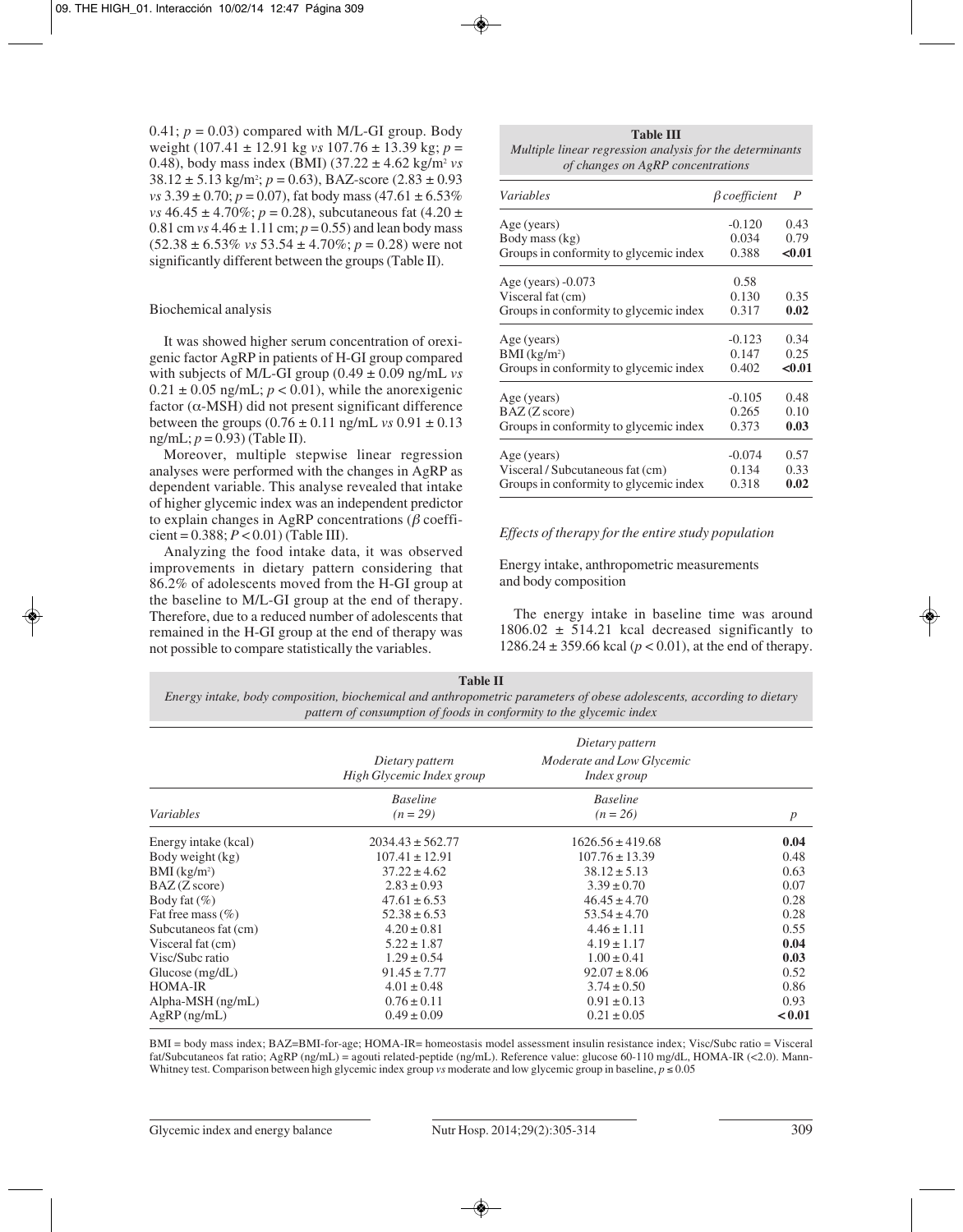After one year of interdisciplinary intervention were observed significant reduction of total body weight from  $108.26 \pm 19.02$  kg to  $100.62 \pm 19.80$  kg ( $p = 0.03$ ), body mass index (BMI) from  $37.81 \pm 5.25$  kg/m<sup>2</sup> to  $34.43 \pm 6.07$  kg/m<sup>2</sup> ( $p < 0.01$ ), BAZ-score from  $3.32 \pm$ 0.78 to  $2.64 \pm 0.83$  ( $p = 0.01$ ), fat body mass decreased from  $46.65 \pm 5.43\%$  to  $40.35 \pm 5.58\%$  ( $p < 0.01$ ), a decrease in visceral (5.18 ± 1.67 cm *vs* 3.31 ± 1.57 cm; *p*  $< 0.01$ ) and subcutaneous fat  $(4.41 \pm 0.97 \text{ cm} \text{ vs } 3.23 \pm 1.0 \text{ s})$ 1.11 cm;  $p < 0.01$ ) and increase of lean body mass from 53.34  $\pm$  5.93% to 59.65  $\pm$  5.58% ( $p$  < 0.01) (Table IV).

#### Biochemical analysis

After weight loss intervention, the serum concentration of AgRP  $(0.53 \pm 0.21 \text{ ng/mL}$  *vs*  $0.38 \pm 0.06 \text{ ng/mL}$ ; *p*=0.25) and -MSH (0.66 ± 0.06 ng/mL *vs* 0.58 ± 0.12 ng/mL;  $p=0.63$ ) were not significantly different when compared with baseline values. After one year, we observed significant improvement in HOMA-IR, reducing from  $3.88 \pm 0.34$  to  $2.01 \pm 0.31$  ( $p < 0.01$ ) (Table IV).

## Frequency of food consumption according to glycemic index

At baseline conditions, the assessment of food intake with a H-GI revealed that 52.7% of the adolescents consumed soft drink and 78.2% consumed white bread frequently. After the therapy, the frequency of these foods consumption decreased significantly to 7.3% and 56.4%, respectively. Considering the intake of foods with M/L-GI, it was also observed a significantly association between the frequency analysed before and after 1 year of interdisciplinary intervention. The consumption of fruits and vegetables increased from 43.6% to 85.5% and from 38.1% to 83.6% respectively, at the end of therapy (Figs. 2 and 3).

## **Discussion**

We investigated the impact of habitual diet with different glycemic indexes on neuropeptides in the neuroendocrine regulation of energy balance, including total and visceral body fat. Therefore, one of the most important findings in the present investigation was that H-GI diet could upregulate of orexigenic pathways in obese adolescents, leading a positive energy balance promoting obesity.

In fact, recent studies, in animal experiments and adolescents, have consistently shown that the obesity is caused by a deregulation of orexigenic and anorexigenic factors that can influence energy homeostasis<sup>3,5,19</sup>. AgRP is one of the strongest peptides that were reported to induce sustained hyperphagia and possibly make weight loss difficult in obesity<sup>20-22</sup>. Alterations in AGRP expression have been observed in chronic conditions of positive energy balance sustained hyperphagia and leads to obesity<sup>23</sup>. In our study, the frequently consumption of refined sugar, soft drink and white bread were included in the habitual H-GI diet as it contains a H-GI carbohydrates. Thus, we observed a higher serum concentration of orexigenic factor AgRP in patients that reported in long-term frequently intake of H-GI foods, but not in the M/L-GI group.

Studies have reported that H-GI carbohydrates diet can significantly activate the peripheral sympathetic

| <b>Table IV</b>                                                                                               |  |  |
|---------------------------------------------------------------------------------------------------------------|--|--|
| Energy intake, body composition, biochemical and anthropometric parameters before and after interdisciplinary |  |  |
| <i>therapy for obese adolescents</i>                                                                          |  |  |

| Time                    | <i>Baseline</i> ( $n = 55$ ) | After therapy ( $n = 55$ ) |                |
|-------------------------|------------------------------|----------------------------|----------------|
| <i>Variables</i>        | $Mean \pm SD$                | $Mean \pm SD$              | $\overline{P}$ |
| Energy intake (kcal)    | $1806.02 \pm 514.21$         | $1286.24 \pm 359.66$       | < 0.01         |
| Body weight $(Kg)$      | $108.26 \pm 19.02$           | $100.62 \pm 19.80$         | 0.03           |
| BMI(Kg/m <sup>2</sup> ) | $37.81 \pm 5.25$             | $34.43\pm 6.07$            | < 0.01         |
| $BAZ$ (Z score)         | $3.32 \pm 0.78$              | $2.64 \pm 0.83$            | 0.01           |
| Body fat $(\% )$        | $46.65 \pm 5.43$             | $40.35 \pm 5.58$           | < 0.01         |
| Fat free mass $(\% )$   | $53.34 \pm 5.93$             | $59.65 \pm 5.58$           | < 0.01         |
| Subcutaneos fat (cm)    | $4.41 \pm 0.97$              | $3.23 \pm 1.11$            | < 0.01         |
| Visceral fat (cm)       | $5.18 \pm 1.67$              | $3.31 \pm 1.57$            | < 0.01         |
| Visc/Subc ratio         | $1.22 \pm 0.45$              | $1.04 \pm 0.46$            | 0.06           |
| Glucose $(mg/dL)$       | $90.87 \pm 7.43$             | $91.80 \pm 5.99$           | 0.31           |
| <b>HOMA-IR</b>          | $3.88 \pm 0.34$              | $2.01 \pm 0.31$            | < 0.01         |
| $Alpha-MSH$ (ng/mL)     | $0.66 \pm 0.06$              | $0.58 \pm 0.12$            | 0.63           |
| $AgRP$ (ng/mL)          | $0.53 \pm 0.21$              | $0.38 \pm 0.06$            | 0.25           |

BMI = body mass index; BAZ = BMI-for-age; HOMA-IR= homeostasis model assessment insulin resistance index; Visc/Subc ratio = Visceral fat/Subcutaneos fat ratio; AgRP (ng/mL) = agouti related-peptide (ng/mL). Reference value: glucose 60-110 mg/dL, HOMA-IR (<2.0). Mann-Whitney test.  $p =$  difference between baseline and after therapy,  $p \le 0.05$ .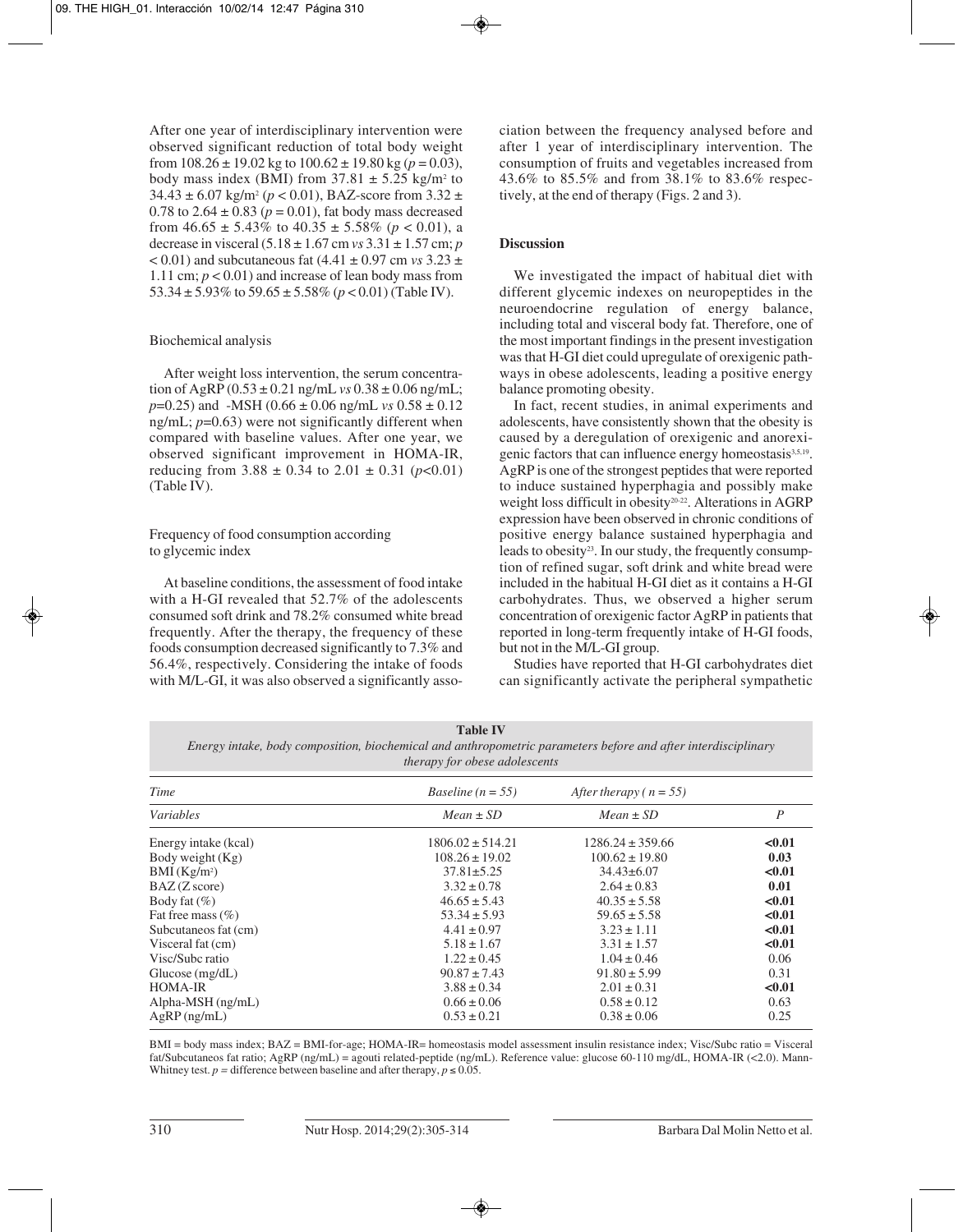





*Fig. 3.—Foods of moderate and low glycemic index frequently consumed (*≥ *4 days/ week) by obese adolescents submitted to long-term interdisciplinary therapy. Difference between baseline and*  $after$  therapy,  $p \leq 0.05$ .

nervous system (SNS), however, diets with a M/L-GI, may not be associated with a significant sympathoexcitory effect<sup>24</sup>. Another study, showed acute activation of the SNS after a H-GI diet accompanied to a significant release of the serum NPY in healthy individuals<sup>12</sup>. In nonalcoholic fatty liver disease obese adolescents it was demonstrated positive correlation between carbohydrate intake and NPY25. Although in this study the authors did not analyze the orexigenic effects of H-GI diet on obese adolescents.

Recent studies in experimental model have shown the diets effects on hypothalamic inflammation in the regulation of energy homeostasis<sup>26</sup>. This is supported by the fact that when mice fed linolenic  $(C18:3, \omega3)$  and oleic (C18:1,  $\omega$ 9) unsaturated fatty acids diet there was significantly reduced hypothalamic expression of a number of inflammatory markers, enhanced the anorexigenic act of leptin and these effects were accompanied by reductions in the mRNA expressions of orexigenic neuropeptide NPY and increase of POMC and CART27. The major contribution these findings were improvement of leptin signal transduction while decreased expression of NPY in the hypothalamus, these pathways seems to constitute the molecular basis for obesity, in both animal and human. Moreover, the data of this study showed that, besides pharmacological and genetic approaches, nutrients can also be attractive candidates for controlling hypothalamic inflammation in obese subject.

A similar associations have also been reported between H-GI diet and raised inflammatory status<sup>28,29</sup>.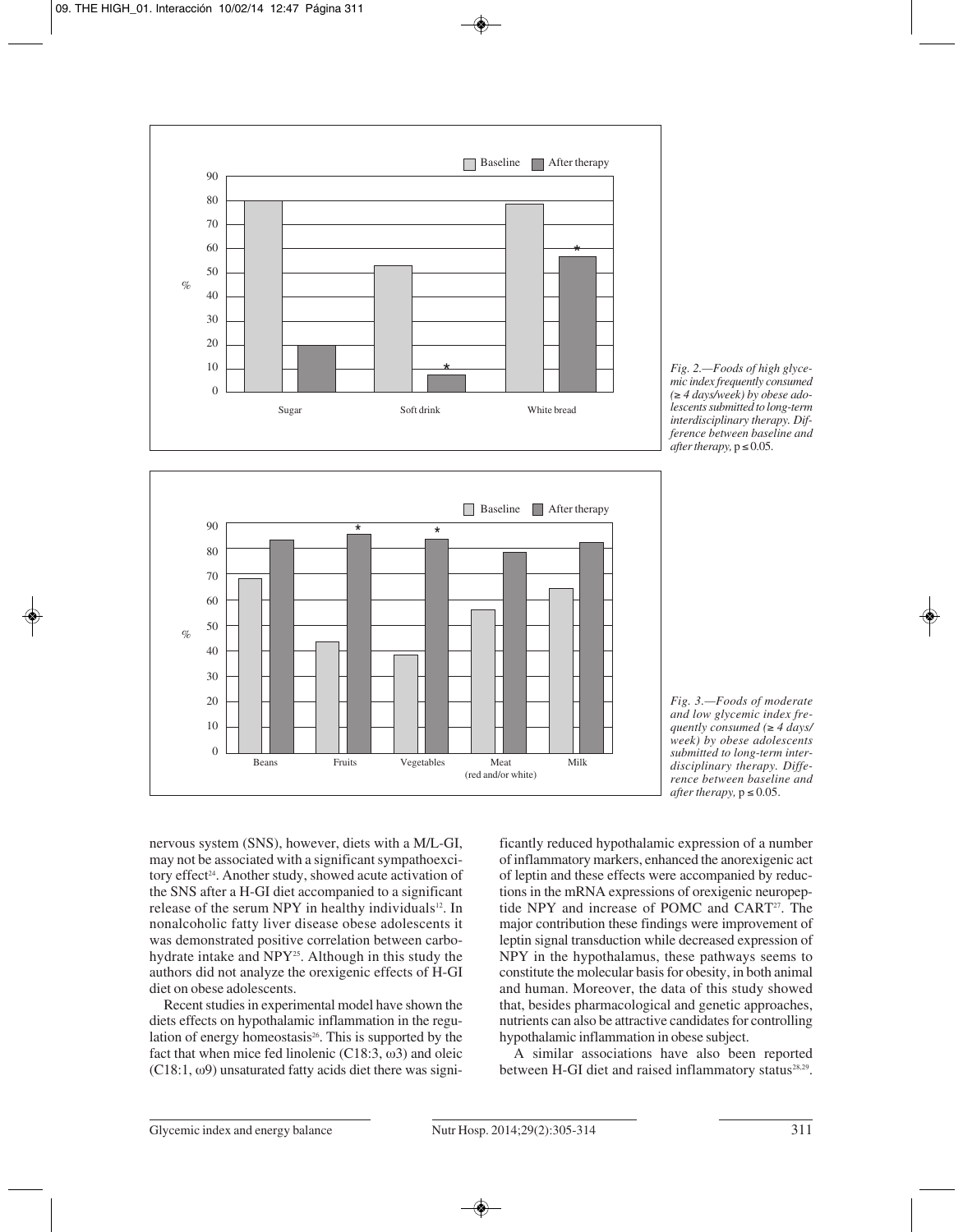This mechanism could be hypothesized to explain that the predominant dietary pattern of H-GI observed in the present investigation can be modulated inflammation of the hypothalamus, leading higher AgRP concentrations.

Therefore, the present investigation provided for the first time evidence that a habitual H-GI diet affects hunger, accompanied the significant releasing of the serum AgRP when compared with a M/L-GI dietary pattern. It is likely that H-GI diet plays a modulatory role in feeding; suggesting affects the neuroendocrine energetic balance, stimulating the orexigenic factors and favoring adiposity and its metabolic consequences of the obese adolescents.

In fact, this finding might partially explain why visceral fat and visceral/subcutaneous ratio were significantly higher in the H-GI group compared to M/L-GI dietary group. Corroborating, previously it was showed that the expansion of visceral fat was an independent predictor of NAFLD in obese adolescents and it was associated with chronic diseases, such as diabetes, metabolic syndrome and atherosclerosis<sup>25,30,31</sup>. In the other long-term study (20 wk), authors investigated effects of high- vs low-GI diets on molecular markers of fat metabolism. The data support the hypothesis that the liver might be particularly prone to early metabolic changes on nutritional challenges of a high-GI diet. Apart from the long- term high-GI diet induced hyperinsulinemia, increased de novo lipogenesis in animals might be a contributing factor to accumulation of body and liver fat, given that metabolites such as malonyl-CoA are known to decrease mitochondrial fatty acid oxidation<sup>32</sup>.

In contrast, we found that the type of carbohydrate was not related to body weight, glucose and HOMA-IR. In the crossover study, 17 subjects with BMI >25 kg/m2 consumed 2 daily low GI meals for 30 consecutive days led to a significant reduction in waist circumference and hip-waist relation, however, was not affected body weight<sup>33</sup>. Other studies demonstrated that the H-GI diet might influence weight control, metabolic and hormonal profile<sup>34,35</sup>.

Taking into account the main results after one year of interdisciplinary therapy, it was verified significant reductions in body weight, total body fat, visceral and subcutaneous fat; and HOMA-IR, as well as a significant increase of fat free mass. The magnitude of weight loss in long-term interdisciplinary treatments, showed improvements in insulin resistance, body composition, metabolic syndrome risks factors in obese adolescents19,30. Additionally to these findings, a previous study from our group demonstrated that long-term therapy was effective to promote weight loss and improve the food intake profile of obese adolescents by decreasing the energy intake, carbohydrate, lipids, and mainly saturated fatty acids<sup>25</sup>. On the other hand, another study suggested that only carbohydrate restriction of H-GI sources without reduced energy intake does not induce weight loss or reduce serum markers associated with obesity-related diseases<sup>36</sup>.

Interestingly, we did not observe an effect on  $\alpha$ -MSH levels after moderate weight loss (8 kg). In fact, previous study reported that only a significant increase of α-MSH was observed after massive weight loss (≥  $14$  kg) in obese adolescents<sup>37</sup> and when they normalize the state of hyperleptinemia<sup>3</sup>. Important evidences reinforces the concept that states of hyperleptinemia in obesity, resulting in disruption between leptin and its main mediators NPY and  $\alpha$ -MSH, playing a pivotal role in energy balance. AGRP also plays a role in paracrine-signaling molecule that inhibits the effect of  $\alpha$ -MSH hormone, on MC-1 receptor<sup>23</sup>. Thus, this could modulate feeding behavior predispose individuals to weight regain<sup>3</sup>. This hypothesis needs to be confirmed in future clinical trials.

Nevertheless, some limitations of the study warrant discussion. Due to a reduced number of subjects that participated of this investigation and the improvement of dietary habits in relation to H-GI foods, it was not possible to identify the effects of different dietary patterns by food glycemic indexes on biochemical parameters studied before and after one year of interdisciplinary therapy. Therefore, further investigation should be performed with a large sample to examine others parameters of neuroendocrine regulation of energy balance, in order to obtain deepen understanding of how orexigenic and anorexigenic systems are regulated by consumption of different glycemic indexes.

Despite this, we were able to show that habitual H-GI diet could affect the secretion of AgRP, increasing the risk of metabolic diseases, such as obesity, mainly because it was associated to a metabolic response to sympathetic nervous system stimulation, which may up regulate food intake in the hypothalamus and reduce peripheral energy expenditure<sup>12</sup>.

It is apparent that more effort is required to completely elucidate and understand the exact mechanism evolved different glycemic index in the control of orexigenic factors and its consequences in the complex milieu of energy balance, aiming to be considered in nutritional clinical practices for obese individuals. Indeed, we showed that one year of interdisciplinary therapy promoted a significant improvement of metabolic profile in this analyzed population.

## **Conclusions**

In conclusion, our study revealed that food intake in long-term of higher glycemic index foods was an independent predictor of body weight and visceral fat to explain changes in AgRP concentrations in obese adolescents. Therefore, these results may suggest that habitual H-GI diet could upregulate orexigenic pathways, contributing to vicious cycle between undesirable diet, deregulates energy balance and promote obesity.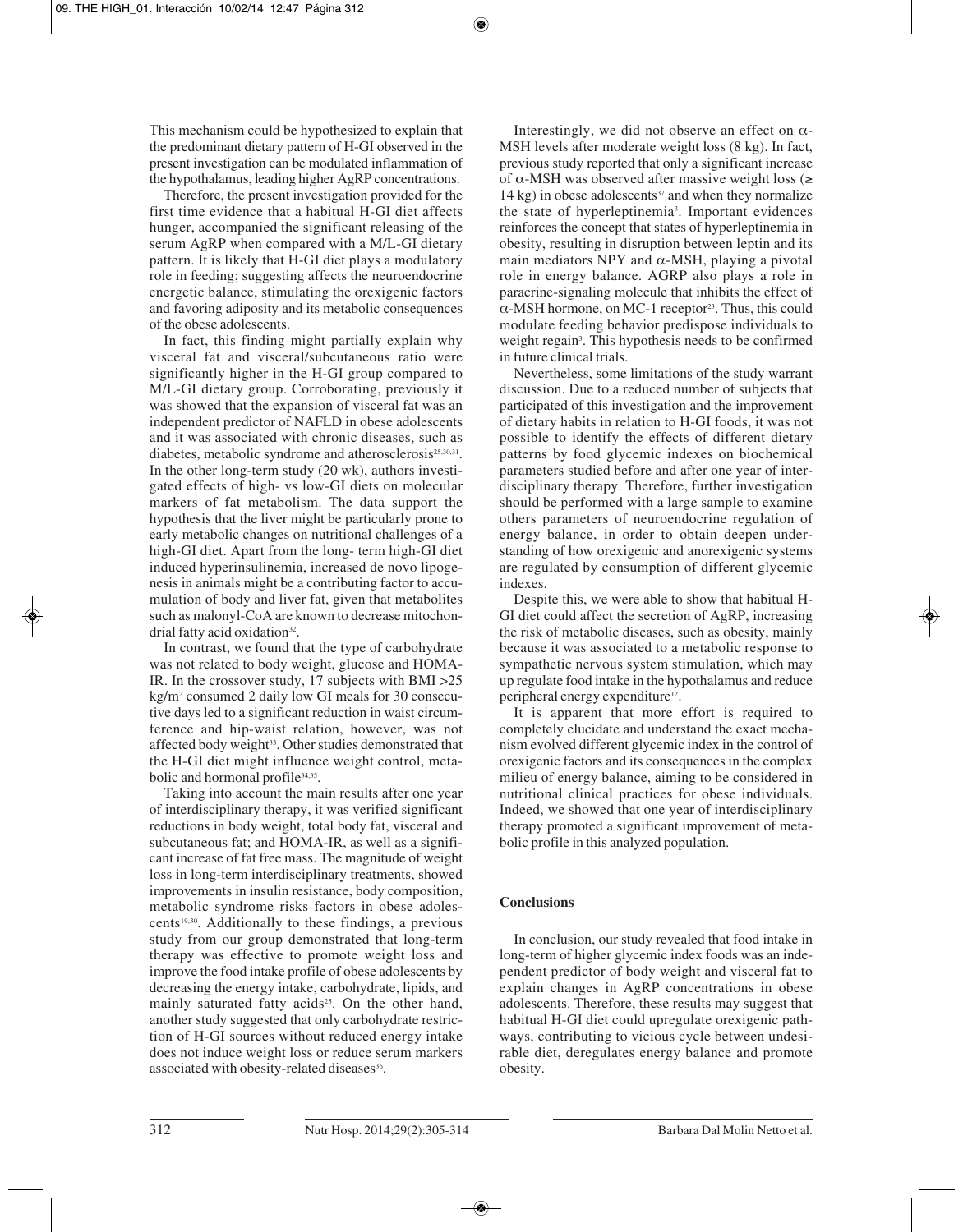#### **Financial support**

AFIP, Grant# 2011/50356-0, 2011/50414-0 and 2013/04136-4, São Paulo Research Foundation (FAPESP) (CEPID/Sleep #9814303-3 S.T), CNPq, CAPES 2566/2011, CENESP, FADA, and UNIFESP-EPM, supported the CEPE-GEO Interdisciplinary Obesity Intervention Program.

#### **Conflict of interest**

There is no conflict interest.

#### **Authors contributions**

Netto and Masquio had full access to all of the data in the study and take responsibility for the integrity of the data and the accuracy of the data analysis. Study concept and design: Netto, Masquio and Dâmaso. Acquisition of data: Campos, Sanches, Corgosinho, Tock, Oyama, Tufik and de Mello. Analysis and interpretation of data: Netto, Masquio, Dâmaso and Campos. Drafting of the manuscript: Netto, Dâmaso, and Masquio. Critical revision of the manuscript for important intellectual content: Dâmaso, Netto and Corgosinho. Statistical analysis: Netto, Masquio and Campos. Final approval of the version to be submitted: Netto and Dâmaso.

#### **References**

- 1. Monteiro CA, Conde WL, Popkin BM. Part I., What has happened in terms of some of the unique elements of shift in diet, activity, obesity, and other measures of morbidity and mortality within different regions of the world? Is obesity replacing or adding to undernutrition? Evidence from different social classes in Brazil. *Public Health Nut* 2002; 5: 105-12.
- 2. Han JC, Lawlor DA, Kimm SY. Childhood obesity. *Lancet* 2010; 375: 1737-48.
- 3. Dâmaso AR, Piano A, Sanches P et al. Hyperleptinemia in obese adolescents deregulates neuropeptides during weight loss. *Peptides* 2011; 32: 1384-91.
- 4. Brand-Miller JC, Foster-Powell K. Diets with a low glycemic index from theory to pratice. *Nutr Today* 1999; 342: 64-72.
- 5. Warren JM, Henry CJ, Simonite V. Low glycemic index breakfasts and reduced food intake in preadolescent children. *Pediatrics* 2003; e112: e414.
- 6. Pilichiewicz AN, Chaikomin R, Brennan IM et al. Load-dependent effects of duodenal glucose on glycemia, gastrointestinal hormones, antropyloroduodenal motility, and energy intake in healthy men. A*m J Physiol Endocrinol Metab* 2007; 293: E743- E753.
- 7. Boguszewski CL, Paz-Filho G, Velloso LA. Neuroendocrine body weight regulation: integration between fat tissue, gastrointestinal tract, and the brain. *Endokrynol Pol* 2010; 2: 194-206.
- 8. Velloso LA. O controle hipotalâmico da fome e da termogênese: implicações no desenvolvimento da obesidade. *Arq Bras Endocrinol Metab* 2006; 2: 165-76.
- 9. Food and Agriculture Organization."Carbohydrates in Human Nutrition. Report of an FAO/WHO Expert Consultation and Carbohydrates", Rome, Italy: FAO, 1998.
- 10. Wang J, Dourmashkin JT, Yun R, Leibovitz S. Rapid changes in hypothalamic neuropeptide Y produced by carbohydraterich meals that enhance corticosterone and glucose. *Brain Res* 1999; 848: 124-36.
- 11. Kinzig KP, Hargrave SL, Hyun J, Moran TH. Energy balance and hypothalamic effects of a high-protein/low-carbohydrate diet. *Physiol Behav* 2007; 92: 454-60.
- 12. Wu H, Xia FZ, Xu H et al. Acute effects of different glycemic index diets on serum motilin, orexin and neuropeptide Y concentrations in healthy individuals. *Neuropeptides* 2012; 3: 113-8.
- 13. de Onis M, Onyango AW, Borghi E et al. Development of a WHO growth reference for school-aged children and adolescents. *Bull World Health Organ* 2007; 9: 660-7.
- 14. Ribeiro-Filho FF, Faria AN, Azjen S, Zanella MT, Ferreira SR. Methods of estimation of visceral fat: advantages of ultrasonography. *Obes Res* 2003; 12: 1488-94.
- 15. Slater B, Philippi ST, Fisberg RM, Latorre MRDO. Validation of a semi-quantitative adolescent food frequency questionnaire applied at a public school in São Paulo, Brazil. *Eur J Clin Nutr* 2003; 5: 629-35.
- 16. Foster-Powell K, Holt EHA, Brand-Miller JC. International table of glycemic index and glycemic load values. *Am J Clin Nutr* 2002; 76: 5-56.
- 17. Institute of Medicine. DRIs DRI Dietary Reference Intakes for Energy, Carbohydrate, Fiber, Fat, Fatty Acids, Cholesterol, Protein, and Amino Acids. Washington, DC: National Academy Press, 2005. p. 1331.
- 18. American College of Sports Medicine. Progression models in resistance training for healthy adults. *Med Sci Sports Exerc* 2002; 34: 364-80.
- 19. de Mello MT, de Piano A, Carnier J et al. Long-term effects of aerobic plus resistance training on the metabolic syndrome and adiponectinemia in obese adolescents. *J Clin Hypertens* 2011; 5: 343-50.
- 20. Rossi M, Kim MS, Morgan DG et al. A C-terminal fragment of Agouti-related protein increases feeding and antagonizes the effect of alpha-melanocyte stimulating hormone in vivo. *Endocrinology* 1998; 139: 4428-31.
- 21. Gropp E, Shanabrough M, Borok E et al. Agouti-related peptide-expressing neurons are mandatory for feeding. *Nat Neurosci* 2005; 8: 1289-91.
- 22. Carnier J, de Piano A, de Lima Sanches P et al. The role of orexigenic and anorexigenic factors in an interdisciplinary weight loss therapy for obese adolescents with symptoms of eating disorders. *Int J Clin Pract* 2010; 64: 784-90.
- 23. Arora S, Anubhuti. Role of neuropeptides in appetite regulation and obesity – A review. *Neuropeptides* 2006; 40: 375-401.
- 24. Kopp, W. Chronically increased activity of the sympathetic nervous system: our diet-related evolutionary inheritance. *J Nutr Health Aging* 2009; 13: 27-9.
- 25. De Piano A, Tock L, Carnier J et al. The role of nutritional profile in the orexigenic neuropeptide secretion in nonalcoholic fatty liver disease obese adolescents. *Eur J Gastroenterol Hepatol* 2010; 5: 557-63.
- 26. Barson JR, Karatayev O, Gaysinskaya V, Chang GQ, Leibowitz SF. Effect of dietary fatty acid composition on food intake, triglycerides, and hypothalamic peptides. *Regul Pept* 2012; 173: 13**-**20.
- 27. Cintra D, Ropelle ER, Moraes JC et al. Unsaturated Fatty Acids Revert Diet-Induced Hypothalamic Inflammation in Obesity. *Plos One* 2012; 1: e30571-e30586.
- 28. Levitan EV, Cook NR, Stampfer MJ et al. Dietary glycemic index, dietary glycemic load, blood lipids, and C-reactive protein. *Metabolism* 2008; 57: 437-43.
- 29. Buyken AE, Flood V, Empson M et al. Carbohydrate nutrition and inflammatory disease mortality in older adults. *Am J Clin Nutr 2*010; 92: 634-43.
- 30. Dâmaso, AR, do Prado, WL, de Piano, A et al. Relationship between nonalcoholic fatty liver disease prevalence and visceral fat in obese adolescents. *Dig Liver Dis* 2008; 40: 132-9.
- 31. Stefan N, Schick F, Häring HU. Measures of adiposity and fat distribution and risk of diabetes. *JAMA* 2013; 309: 339-40.